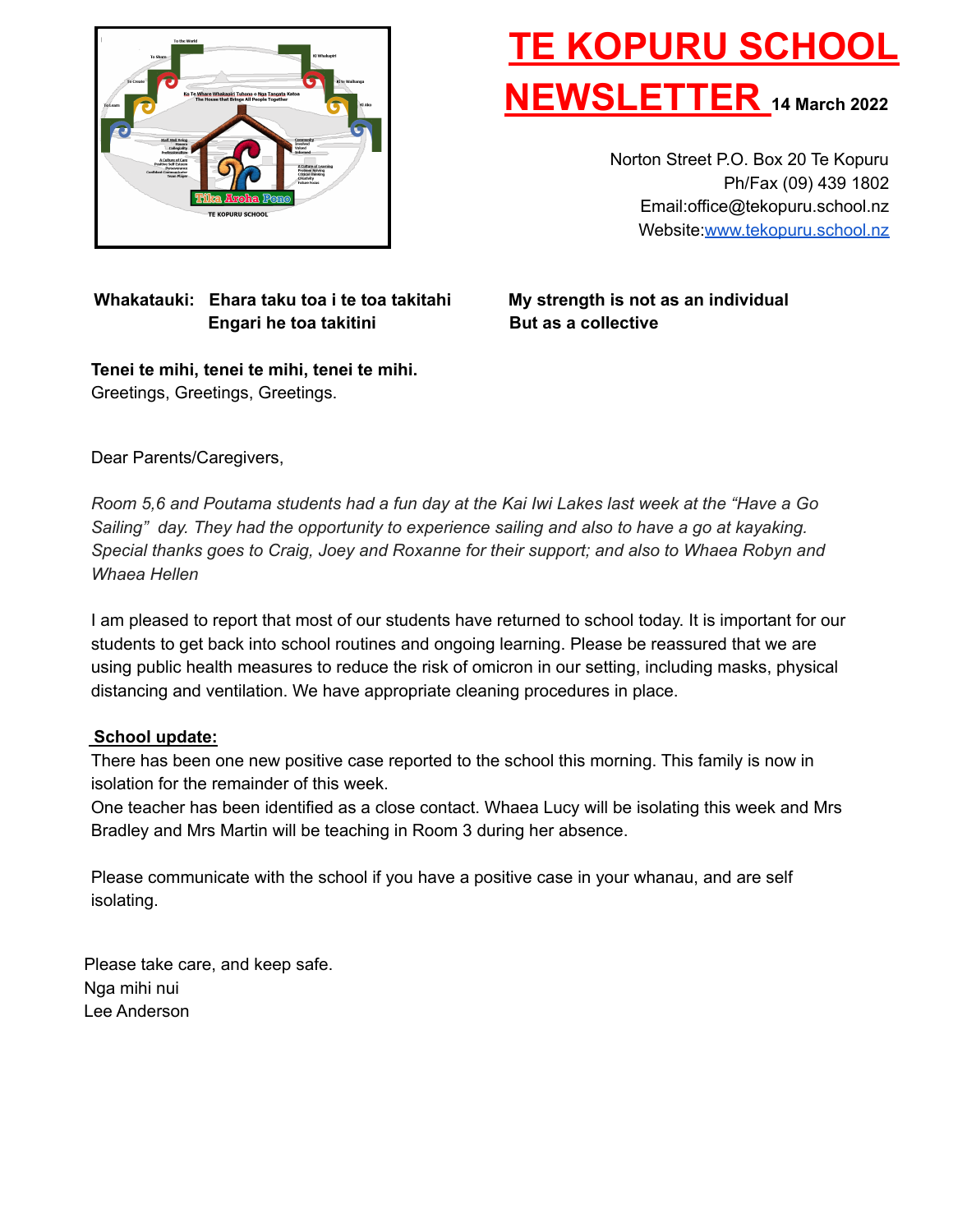# **Te Kopuru Swimming Sports:**

Our swimming sports has been postponed until next Thursday 24 March. This event will be a day focused on student participation and fun. In the spirit of cooperation, we are asking all spectators to wear masks on the day, and keep in mind social distancing. More information on the format of the day will be sent home next Monday 21st March.



# **Te Kopuru School Board of Trustees**

Anthony Nelson (Chairperson) 439 6444 Missy Hokai miskanz@hotmail.com Jessie Moffett 439 0291 or 0211300690 439 1802 Charles Samuels 439 7853 Lee Anderson (Principal) Kerry Little (Staff Rep) 439 1802

## **BoT Members Needed**

Board of Trustee elections take place in September 2022, so now is the time to start thinking about vour interest in becoming a Te Kopuru School Board Member.

This is an opportunity to be involved in your kura and community.

You are welcome to talk to any of our current board members to find out what is involved. Please contact them on the numbers, above.

### **Calendar**

Thursday 3 March: Sport Northland Swim Safe Thursday 10/Friday 11: Rooms 5,6, Poutama "Have a Go Sailing" Tuesday 15 March: Te Kopuru School Board of Trustees meeting, 5.30pm Thursday 24 March Te Kopuru Swimming Sports Thursday 31 March Te Kopuru School Triathlon (TBC) Thursday 14 April Last day of Term Friday 15 April: Good Friday Monday 2 May: Term 2 Start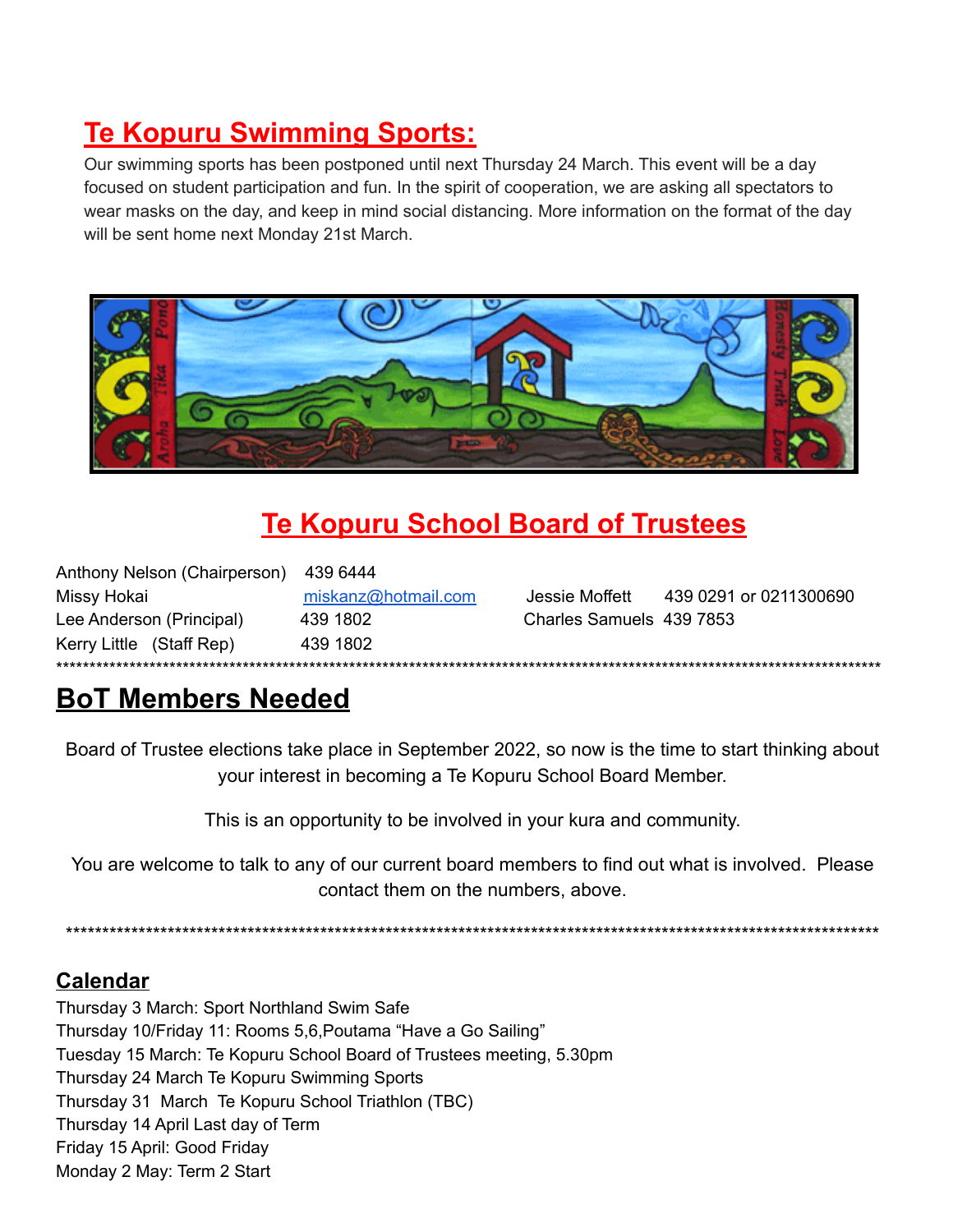### **Covid Information for Parents**

### *Changes to isolation requirements*

From **11:59pm tomorrow Friday 11 March** isolation requirements for positive cases of COVID-19 and their household contacts will be reduced from 10 to **seven days**.

This change has been made due to up-to-date public health advice: there is a decline in infectiousness of Omicron over time and in most cases, transmission occurs within seven days.

This reduction in the isolation period will ensure we maintain a balance between controlling the outbreak effectively and minimising the impacts of isolation requirements on people's lives.

Evidence also shows that the risk of re-infection within the first three months after someone has had Omicron is very low. For this reason, recovered cases will **no longer** need to isolate again if they become a household contact within 90 days of having the virus. This has been **extended** from 28 days.

From **11.59pm Friday 11 March**, all cases and household contacts who are currently isolating can end their period of isolation after Day 7. Those currently in isolation will not have to complete their Days 8, 9 and 10 of isolation.

### **Cases of COVID-19**

Anyone who has tested positive for COVID-19 will be required to isolate for seven days. Day 0 is the day symptoms began or the day the test was taken (whichever came first). Cases will isolate for a full seven days and are free to return to normal activities on Day 8, if they are not symptomatic.

Household contacts should continue to self-monitor for symptoms up to Day 10.

Household contacts will be required to take a self-administered rapid antigen test (RAT) on Day 3 and Day 7 of the case's isolation period.

If symptoms develop at any time during isolation:

- the usual advice remains in place to undertake an additional RAT
- if the test is negative and symptoms persist or worsen, test again 48 hours after that negative test
- if symptoms resolve there is no need for a further test until the required Day 7 test.

If a household contact has finished their period of isolation they do not need to return to isolation. Household contacts are required to isolate for the same seven days as the case.

Should a new household member be confirmed as a case eight or more days after the household contact has left isolation, then they must start a new period of self-isolation for seven days.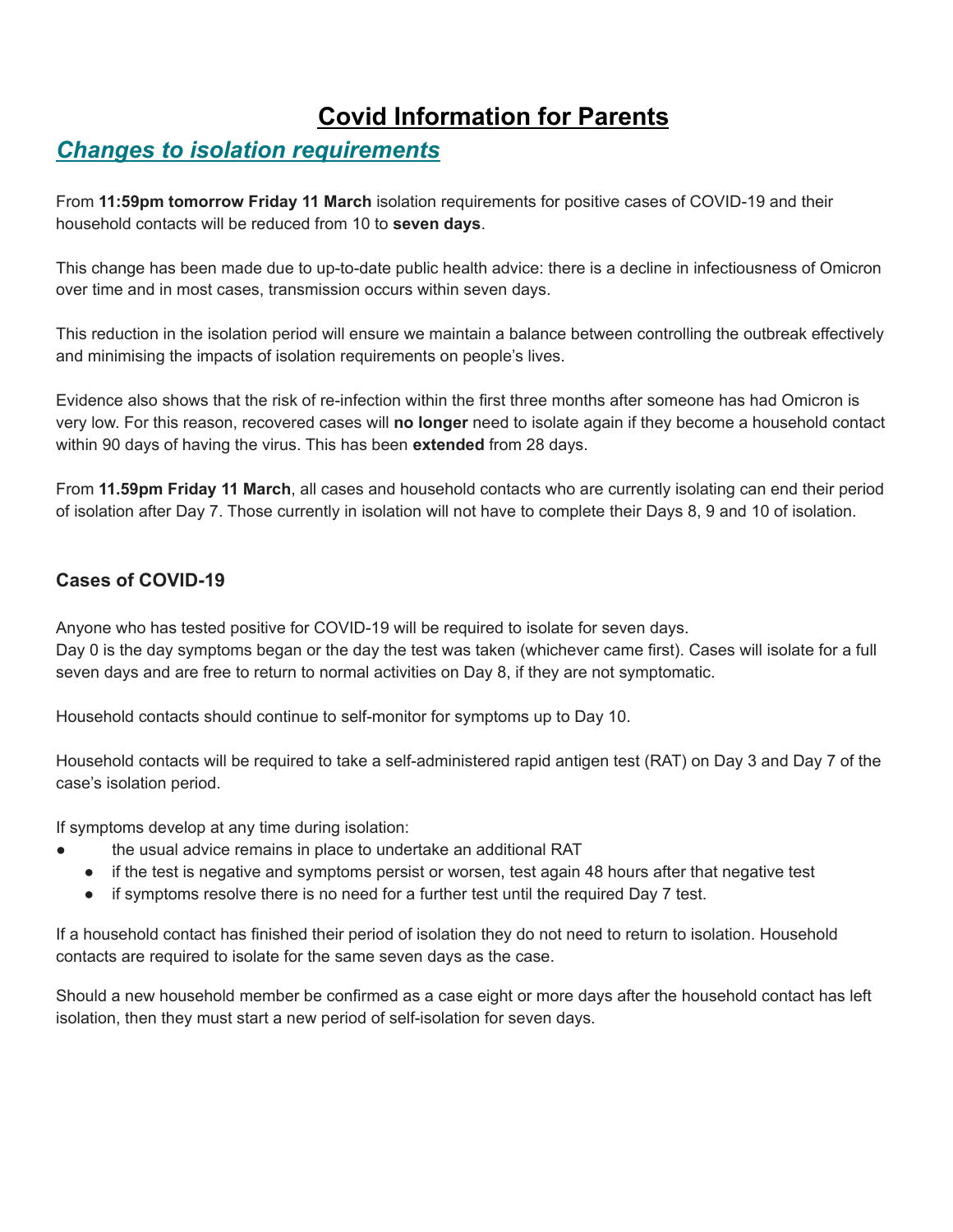### **General advice**

Anyone that has had COVID-19 or who is a contact of someone who has COVID-19 should avoid attending high-risk settings until ten days have passed since they were infected or exposed to the virus. These will include, for example, aged-care facilities, correctional facilities and hospitals (unless the individual is requiring care).

As always, undertake a rapid antigen test (RAT) if symptomatic. If the RAT is negative and symptoms persist or worsen, you should test again 48 hours after the negative test. If symptoms resolve, there is no need for a further test.

#### **Advice for anyone who is unwell**

- Anyone who is sick should stay home until they are well.
- When a child has respiratory symptoms, they should stay at home and seek advice from their GP or Healthline. Staying home is key to controlling the spread of **any** virus in a school setting.
- Many children will have a long-lasting runny nose or cough after viral infections. If it is over 10 days since the onset of COVID symptoms and they are no longer feeling unwell, they are very unlikely to be infectious and can therefore return to school.
- However, if they are continuing to feel unwell or their symptoms are worsening after 10 days, they should not return to school and a GP review, or a call to Healthline, is recommended.
- *Continue to send your tamariki to kura if your tamariki are not showing any signs or symptoms of COVID including -*
	- · A new or worsening cough
	- Sneezing and runny nose
	- · A fever
	- · Temporary loss of smell or altered sense of taste
	- · Sore throat
	- · Shortness of breath
- **●** *Please keep the Kura informed if you have a positive case at home*